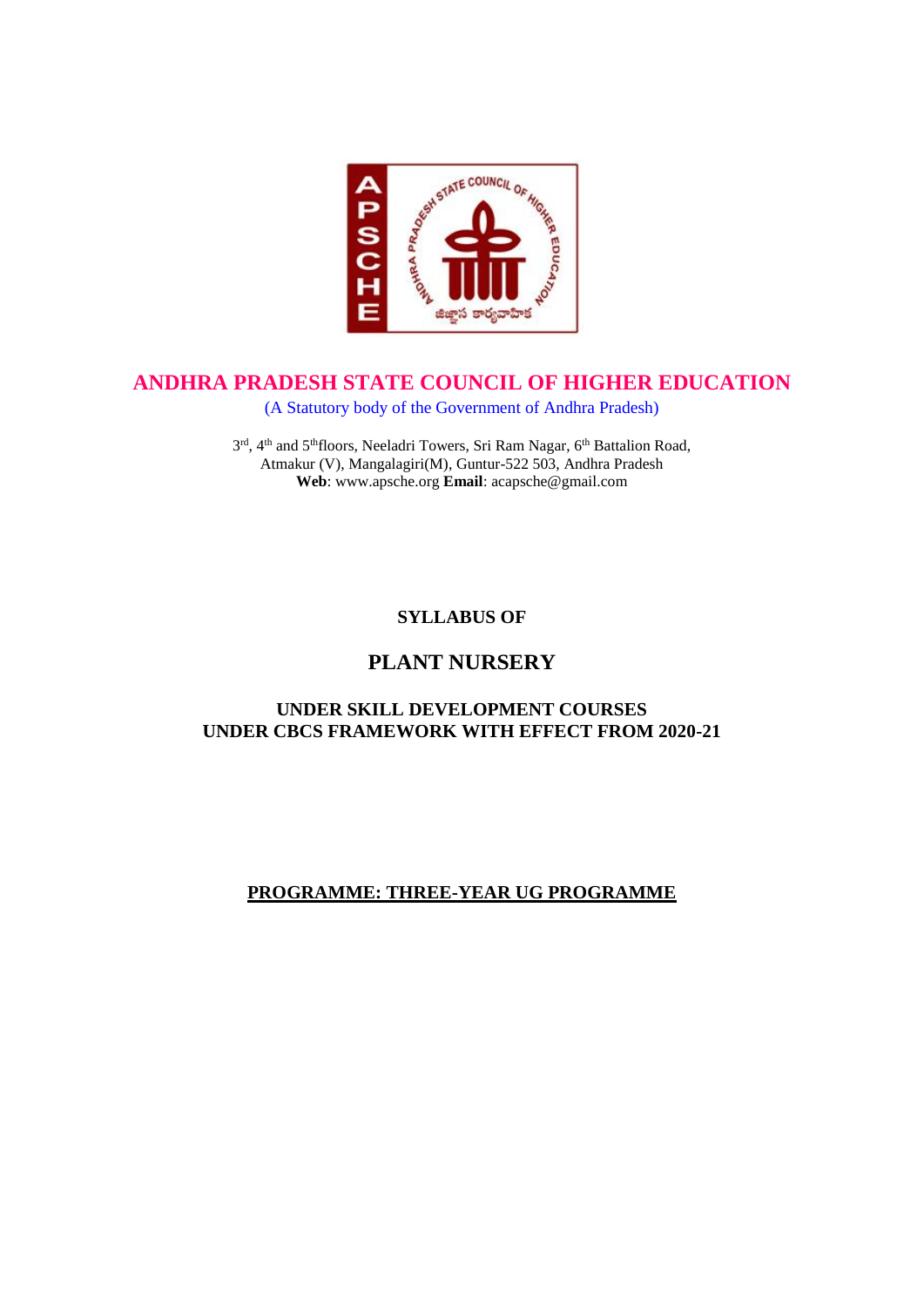#### A.P. STATE COUNCIL OF HIGHER EDUCATION B.A, B.Com & B.Sc. PROGRAMMES

# Revised CBCS w.e.f. 2020-21 **SKILL DEVELOPMENT COURSES Science Stream**

# Syllabus of **PLANT NURSERY**

Total 30 hrs (02h/wk), 02 Credits & Max Marks: 50

### **Learning Outcomes :**

*On successful completion of this course students will be able to;*

- *1. Understand the importance of a plant nursery and basic infrastructure toestablish it.*
- *2. Explain the basic material, tools and techniques required for nursery.*
- *3. Demonstrate expertise related to various practices in a nursery.*
- *4. Comprehend knowledge and skills to get an employment or to become an entrepreneur in plant nursery sector.*

## **Syllabus:**

### **Unit-1 :Introduction to plant nursery 06 Hrs.**

- 1. Plant nursery: Definition, importance.
- 2. Different types of nurseries –on the basis of duration, plants produced, structure used.
- 3. Basic facilities for a nursery; layout and components of a good nursery.
- 4. Plant propagation structuresin brief.
- 5. Bureau of Indian Standards (BIS-2008) related to nursery.

### **Unit- 2 :Necessities for nursery 09 Hrs.**

- 1. Nursery beds types and precautions to be taken during preparation.
- 2. Growing media, nursery tools and implements, and containers for plant nursery, in brief.
- 3. Seeds and other vegetative material used to raise nursery.in brief.
- 4. Outlines of vegetative propagation techniques to produce planting material.
- 5. Sowing methods of seeds and planting material.

### **Unit-3 :Management of nursery 09 Hrs.**

- 1. Seasonal activities androutine operations in a nursery.
- 2. Nursery management watering, weeding and nutrients; pests and diseases.
- 3. Common possible errors in nursery activities.
- 4. Economics of nursery development, pricing and record maintenance.
- 5. Online nursery information and sales systems.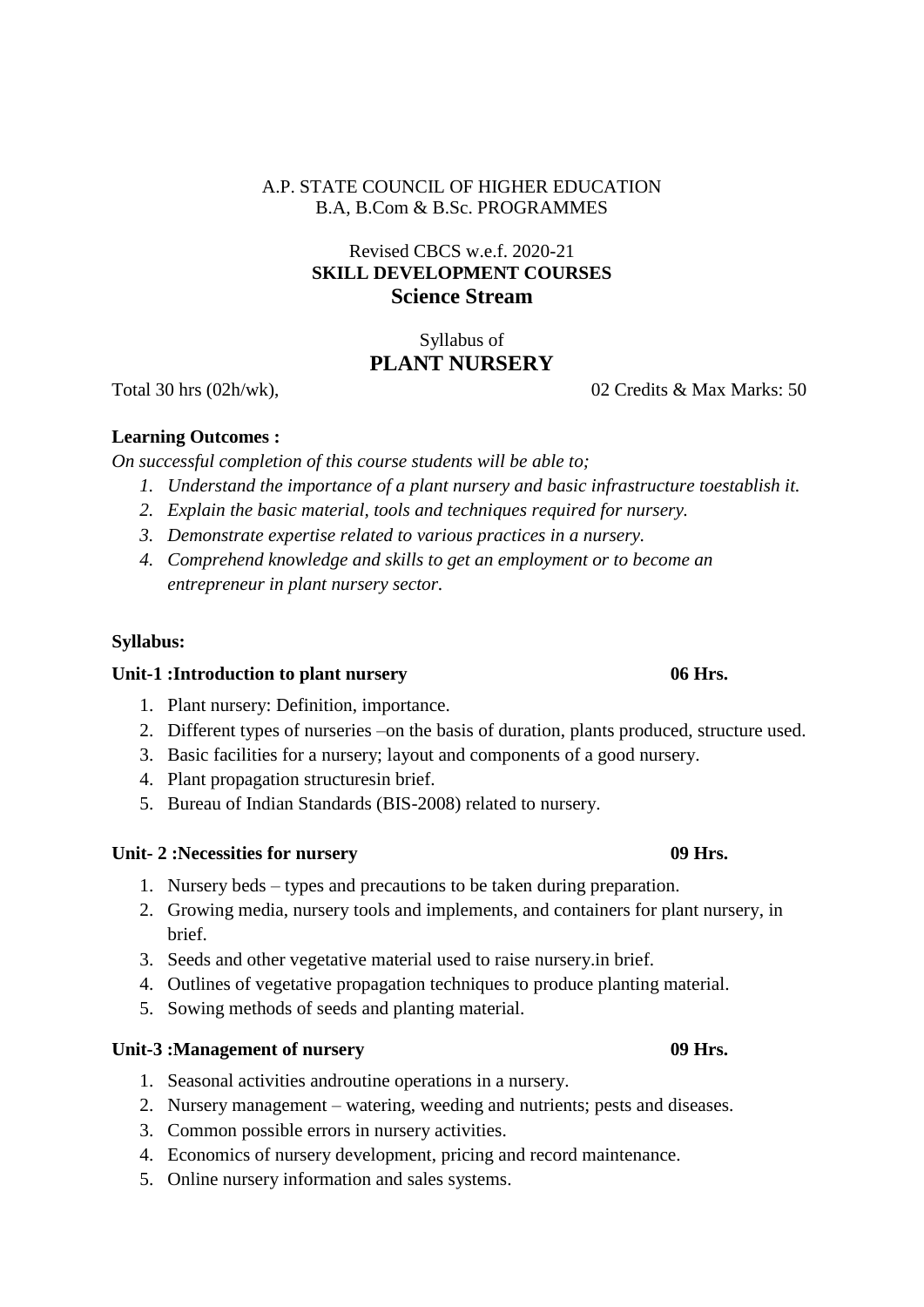#### **Suggested Co-curricular activities (6 Hrs.)**

- 1. Assignments/Group discussion/Quiz/Model Exam.
- 2. Demonstration of nursery bed making.
- 3. Demonstration of preparation of media for nursery.
- 4. Hands on training on vegetative propagation techniques.
- 5. Hands on training on sowing methods of seeds and other material.
- 6. Invited lecture cum demonstration by local expert**.**
- 7. Watching videos on routine practices in plant nurseries.
- 8. Visit to an agriculture/horticulture /forest nursery.
- 9. Case study on establishment and success of a plant nursery.

#### **Suggested text books/reference books :**

- *1.* Ratha Krishnan, M., et.al. (2014) *Plant nursery management : Principles and practices,* Central Arid Zone Research Institute (ICAR), Jodhpur, Rjasthan
- 2. Kumar, N., (1997) *Introduction to Horticulture*, Rajalakshmi Publications, Nagercoil.
- 3. KumarMishra, K., N.K. Mishra and Satish Chand (1994) *Plant Propagation*, John Wiley & Sons, New Jersey.